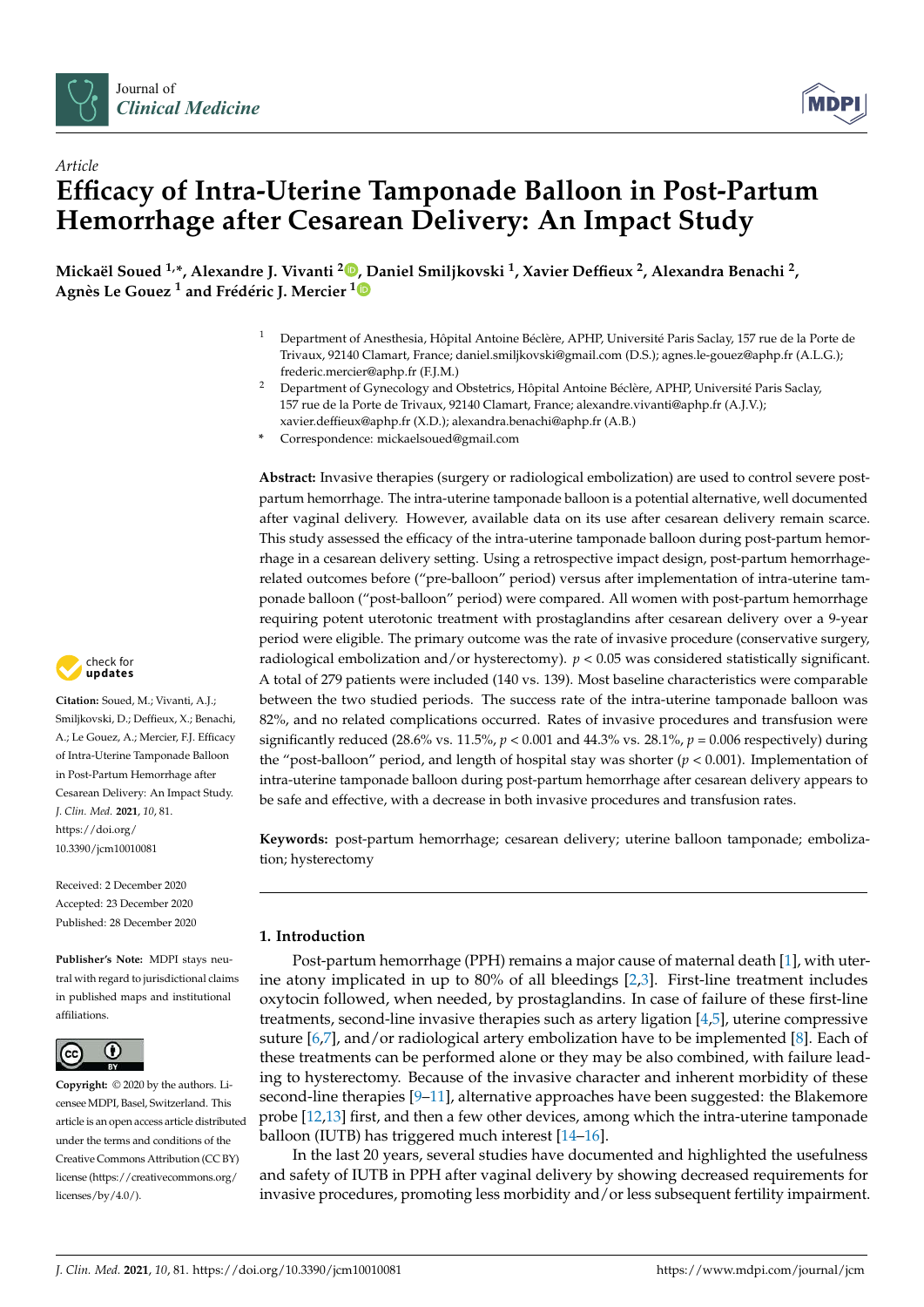This has led to positioning this device prior to invasive procedures (surgery or embolization) in PPH algorithms and guidelines after vaginal delivery in many countries [\[17](#page-10-1)[–19\]](#page-10-2). However, there is a much lower level of evidence for the efficacy of IUTB when used in a cesarean delivery setting. This may probably be explained by the fear of damaging the brand-new uterine scar while inserting the IUTB. This could also be related to the fact that operators may prefer an immediate invasive surgical procedure during or immediately after cesarean delivery. Consequently, the place and the timing of IUTB insertion after cesarean delivery remain unclear. Thus, our impact study aimed to evaluate the benefits and the complications rate of IUTB use in this cesarean delivery setting.

# **2. Materials and Methods**

We conducted a monocentric retrospective impact study in the maternity unit of the tertiary academic Antoine Béclère Hospital (3600 deliveries per year) using a controlled "before" vs. "after" study design. To evaluate the value of IUTB in PPH after cesarean delivery, we compared all different PPH-related outcomes before vs. after implementation of IUTB. The first period, before implementation of IUTB, was defined as the controlled "pre-balloon" period, and the next as the "post-balloon" period. All women with PPH after cesarean delivery requiring a switch from oxytocin to prostaglandins were eligible, and exhaustively compiled in the database. In France, this switch is recommended within no more than 30 min for persistent PPH, and the prostaglandin used is sulprostone (Nalador<sup>®</sup>, BAYER Healthcare, Loos, France) [\[17\]](#page-10-1).

Data were extracted from a local computerized database (DIAMM® software v8.6r0 -Micro  $6^\circ$ , Villers Les Nancy, France) by gradually searching with the following keywords: "Post-Partum Hemorrhage" AND "cesarean" AND/OR "nalador" AND/OR "sulprostone" AND/OR "intra-uterine tamponade balloon" AND/OR "bakri" (Figure 1). In our institution, after extracting data from DIAMM® software, it appeared that the IUTB started to be used for PPH following cesarean delivery on 18 December 2013. Therefore, the "after" period ("post-balloon" period) was defined from 1 December 2013 onwards, and until 31 March 2018. The controlled "before" period ("pre-balloon" period) was defined symmetrically as the 52 months that elapsed between 1 August 2009 and 30 November 2013.

During both periods, no major modifications occurred in our PPH protocol. Our protocol consists in prophylactic administration of either oxytocin or carbetocin just after delivery. In case of primary PPH (defined as blood loss > 500 mL during the first 24 h following cesarean delivery [\[17\]](#page-10-1)), sulprostone was started intravenously at a dose rate of 500  $\mu$ g/h for 1 h, followed when needed by a continuous infusion at 100  $\mu$ g/h [\[17\]](#page-10-1). Tranexamic acid was also administered concomitantly. When PPH was still active despite this treatment, an invasive procedure was considered (usually between 30 to 60 min after onset of sulprostone infusion) and was performed by the attending obstetrician, using artery ligation, embolization, compressive uterine suture and/or hysterectomy when needed. In the post-balloon period, during which the IUTB had become available, the attending obstetrician could also consider using it. In our institution, the Bakri balloon was the only IUTB available. IUTB insertion and inflation were carried out according to the manufacturer's procedure [\[20\]](#page-10-3). The timing of IUTB insertion was left to the obstetrician's discretion.

The characteristics of the women included in the study were collected: date of delivery, age, height and weight at delivery, gestational age, gestity before delivery, multiple pregnancy, preeclampsia, history of scarred uterus, history of PPH, elective setting for the cesarean delivery, preoperative hemoglobin concentration, birth weight (Z-scores) in singleton pregnancies and placentation abnormality. Insertion (previa) and invasion (accreta, increta and percreta) placentation abnormalities were recorded.

The following data related to PPH were also collected: the total dose of sulprostone infused, transfusion requirement with details of each blood product (red blood cells (RBC), fresh frozen plasma (FFP), concentrates of platelets units (CPU)), tranexamic acid, fibrinogen concentrates, recombinant activated factor VII (rFVIIa) use and invasive procedures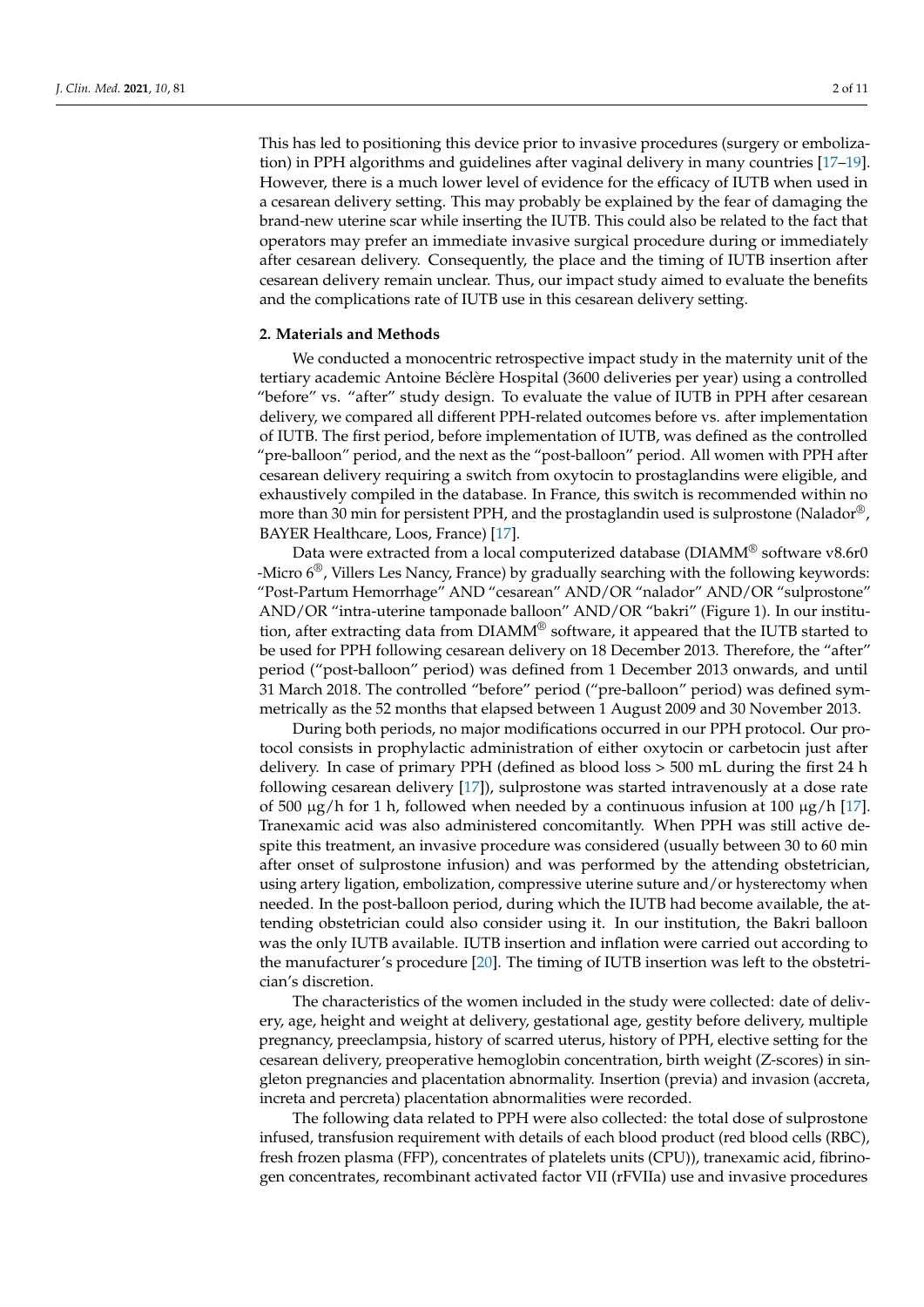with details (ligation, compressive suture, embolization or hysterectomy). Artery ligation and compressive uterine suture were defined as conservative surgical procedures (CSP). We defined as "intraoperative" each procedure performed during the cesarean delivery. Procedures were considered "postoperative" if performed after the first surgery (i.e., the cesarean delivery). Type of anesthesia, sepsis occurring during hospitalization, high dependency unit (HDU) requirements (in intensive care or post-anesthesia care unit for 24 h at least) with length of stay, overall length of hospital stay and maternal mortality data were also collected.

Finally, we collected data related to IUTB: success rate (defined as no need for additional invasive hemostatic interventions), timing of insertion, inflated volume, duration of use, maximum pain scores, analgesia provided and potential complications. The timing of insertion was defined as "intraoperative" or "postoperative" as for invasive procedures.

Our primary outcome was the rate of second-line invasive procedures (CSP, radiological artery embolization and/or hysterectomy). Secondary outcomes were other main factors related to PPH severity: transfusion rate, sepsis, HDU requirements, length of hospital stay and maternal mortality.

Parametric distribution of each variable was assessed by the Shapiro–Wilk test and homogeneity of variances was checked. Because some studied variables were normally distributed whereas others were not, continuous data were expressed, respectively, as mean (standard deviation) or median (interquartile range) as appropriate. Categorical variables were expressed as a number (percentage). Comparisons between "pre-balloon" and "postballoon" periods were performed by Chi 2 test or Fisher exact test, Mann–Whitney or Student t-test as appropriate. Odds ratios with their 95% confidence intervals (95 CI) were also calculated. A *p*-value < 0.05 was considered statistically significant. All statistical analyses and graphs were performed using R software (Version 3.5.1, R Core Team (2018), Vienna, Austria, [https://www.R-project.org/\)](https://www.R-project.org/) with "Epi", "questionr" and "GGplot" packages.

As requested by national regulations, the database was anonymized with numeric codes to prevent risk of patients' identification and leakage. The Ethical Committee of the French Society of Anesthesia and Intensive Care approved the study on 3 June 2018 (IRB number 00010254-2018-072) and waived the requirement for written informed consent (non-interventional retrospective impact study).

## **3. Results**

Among 6480 cesarean deliveries screened, 406 cases of PPH were eligible and 279 cases of PPH were included. Among the 127 cases of PPH not included, there were 111 cases for which no sulprostone was used, 14 cases of PPH with a medical report not fully accessible and 2 cases with no PPH finally retrieved after detailed examination of their charts (Figure [1\)](#page-3-0).

Baseline characteristics are displayed in Table [1.](#page-4-0) There were no differences between "pre-balloon" and "post-balloon" groups regarding most characteristics. However, there were statistically significant but mild clinical differences regarding body mass index and gestational age at delivery; in addition, abnormal placental invasion was more frequent in the "pre-balloon" group than in the "post-balloon" group  $(7.9\% \text{ vs. } 1.4\%, p = 0.02)$ . There was also a trend of lower preeclampsia frequency during the "post-balloon" period (Table [1\)](#page-4-0).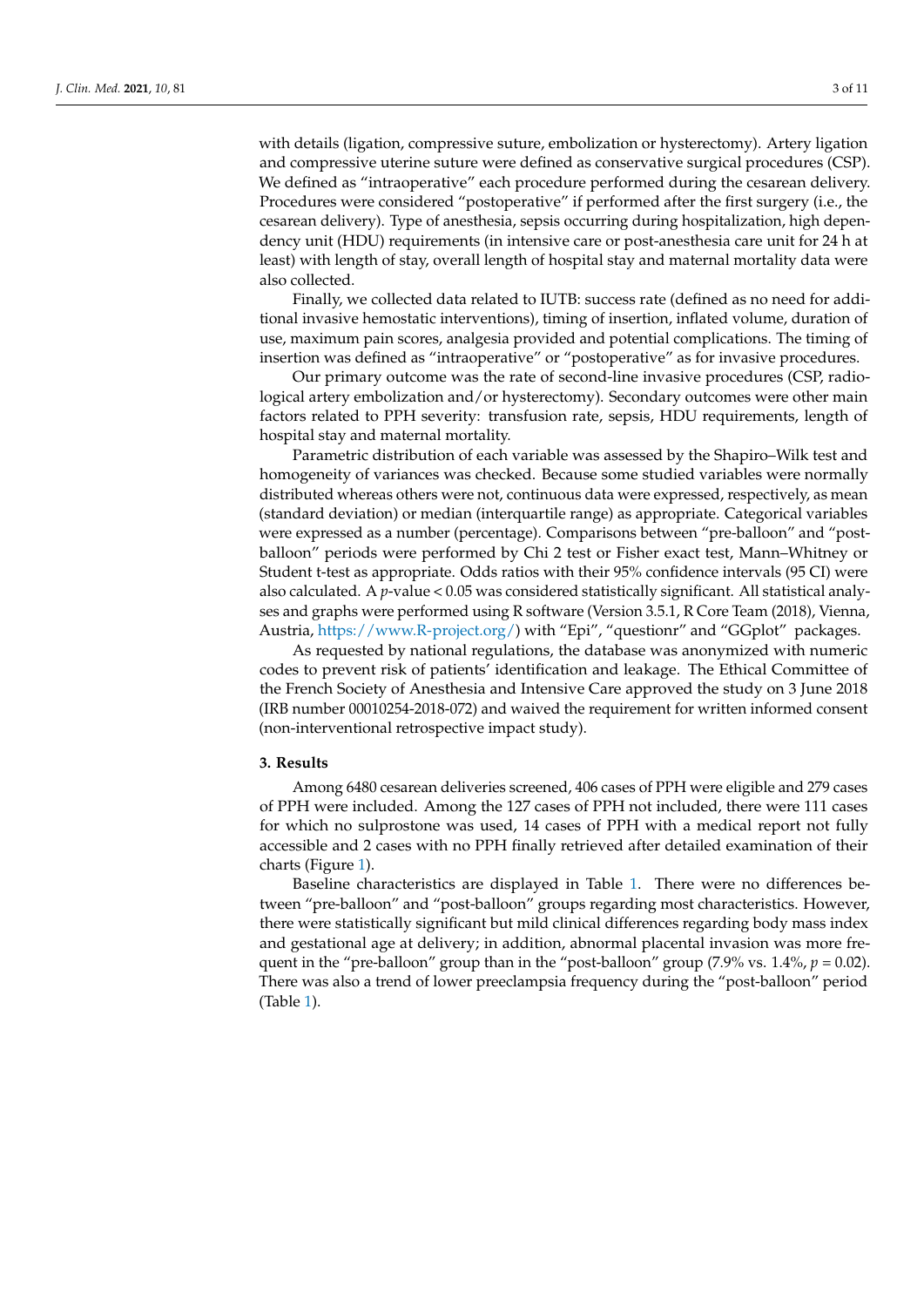<span id="page-3-0"></span>

**Figure 1.** Flow chart representing eligible, included and non-included patients. PPH: post-partum **Figure 1.** Flow chart representing eligible, included and non-included patients. PPH: post-partum hemorrhage; IUTB: intra-uterine tamponade balloon. hemorrhage; IUTB: intra-uterine tamponade balloon.

| <b>Table 1.</b> Detailed characteristics of patients with PPH included. |  |
|-------------------------------------------------------------------------|--|
|-------------------------------------------------------------------------|--|

| Characteristics                                                                                   | "Pre-Balloon" ( $n = 140$ PPH) | "Post-Balloon" ( $n = 139$ PPH) | $\boldsymbol{p}$ |
|---------------------------------------------------------------------------------------------------|--------------------------------|---------------------------------|------------------|
| PPH requiring sulprostone during CD <sup>1</sup> among all<br>CD over the studied period, $n$ (%) | 140(4.5)                       | 139(4.1)                        | 0.43             |
| Age (years), mean $\pm$ SD                                                                        | $33.6 \pm 5.9$                 | $34.0 \pm 5.7$                  | 0.60             |
| Body mass index (kg/m2), median (IQR)                                                             | $27.6(24.7-30.3)$              | $28.8(25.8-32.6)$               | 0.01             |
| Gestational age (weeks), median (IQR)                                                             | 38.3 (35.6-40.0)               | 39.0 (36.9–40.6)                | 0.02             |
| Gestity, median (IQR)                                                                             | $2.0(1.0-3.0)$                 | $2.0(1.0-3.0)$                  | 0.75             |
| Multiple pregnancies, $n$ (%)                                                                     | 36(25.9)                       | 28(20.1)                        | 0.32             |
| History of uterine surgery, $n$ (%)                                                               | 42(30.2)                       | 46(33.3)                        | 0.67             |
| History of PPH, $n$ (%)                                                                           | 12(8.6)                        | 6(4.3)                          | 0.22             |
| History of PPH requiring transfusion, $n$ (%)<br>Placentation abnormality, $n$ (%)                | 10(7.1)                        | 4(2.9)                          | 0.17             |
| Insertion                                                                                         | 15(10.7)                       | 12(8.6)                         | 0.7              |
| Invasion                                                                                          | 11(7.9)                        | 2(1.4)                          | 0.02             |
| Elective CD, $n$ (%)                                                                              | 34(24.6)                       | 29(20.9)                        | 0.54             |
| Preeclampsia, n (%)                                                                               | 25(17.9)                       | 13(9.4)                         | 0.06             |
| Preoperative Hb concentration in $g/dL$ , mean $\pm$ SD                                           | $11.8 \pm 1.3$                 | $11.8 \pm 1.1$                  | 0.71             |
| Sulprostone infused, (vials of 500 μg), median (IQR)                                              | $2.0(2.0-2.0)$                 | $2.0(2.0-2.0)$                  | 0.31             |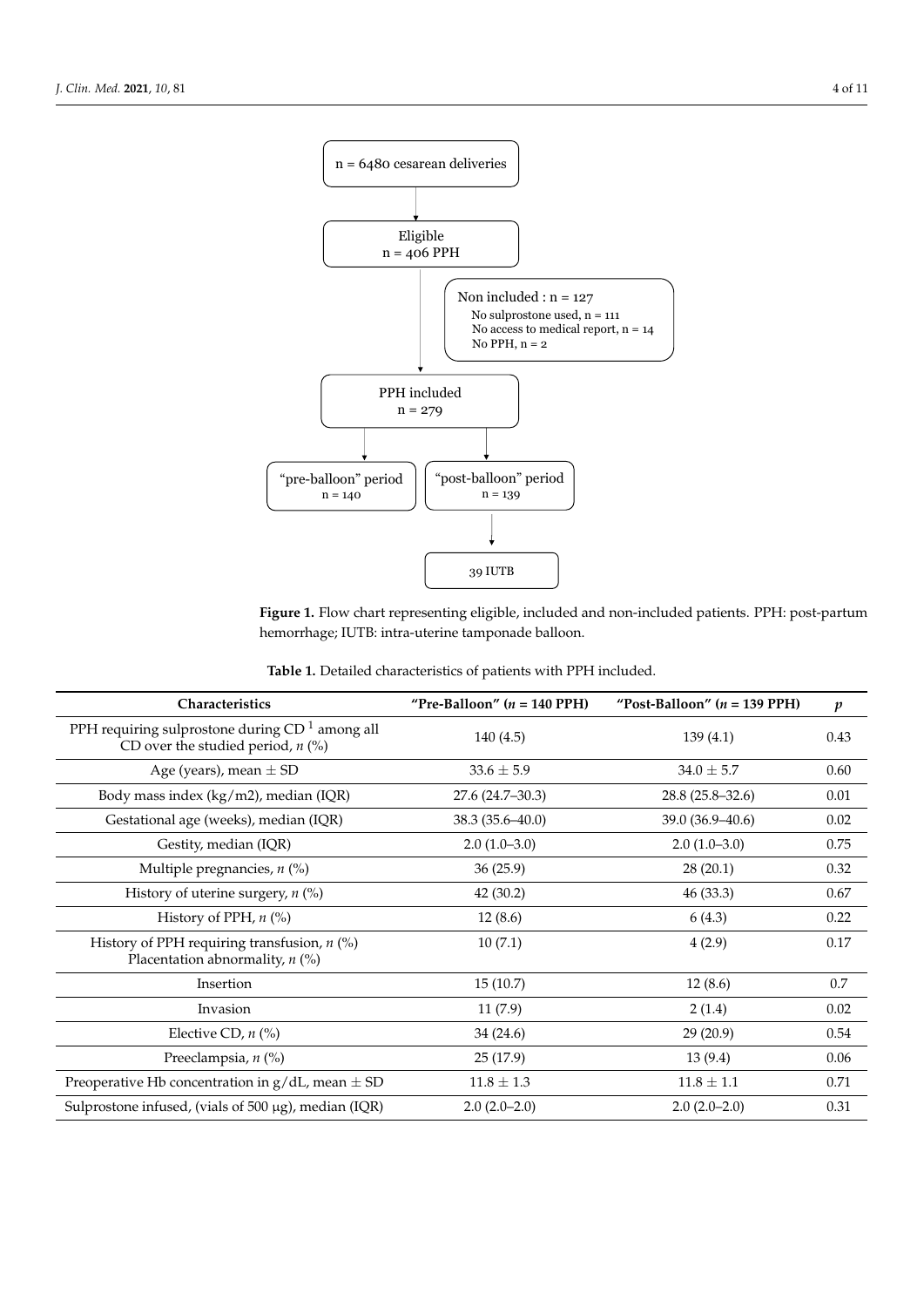<span id="page-4-0"></span>

| <b>Characteristics</b>                         | "Pre-Balloon" $(n = 140$ PPH) | "Post-Balloon" $(n = 139$ PPH) | p    |
|------------------------------------------------|-------------------------------|--------------------------------|------|
| Administration of tranexamic acid, $n$ (%)     | 89 (66.9)                     | 98 (74.8)                      | 0.20 |
| Macrosomia, $n$ (%)                            | 3(2.1)                        | 9(6.5)                         | 0.08 |
| Z-score (singleton pregnancies), mean $\pm$ SD | $-0.022 \pm 1.1$              | $0.06 \pm 1.2$                 | 0.4  |
| Type of anesthesia                             |                               |                                |      |
| Epidural, $n$ $(\%)$                           | 45(32.4)                      | 60(43.2)                       | 0.08 |
| Combined spinal-epidural, $n$ (%)              | 35(25.2)                      | 24 (17.3)                      | 0.14 |
| Spinal, $n$ $\left(\frac{9}{6}\right)$         | 8(5.8)                        | 17(12.2)                       | 0.09 |
| General, $n$ (%)                               | 51 (36.7)                     | 38 (27.3)                      | 0.13 |

**Table 1.** *Cont.*

 $1$  Cesarean delivery.

# *3.1. Invasive Procedures*

The overall rate of any invasive procedures was significantly higher in the "preballoon" period compared to the "post-balloon" period (28.6% vs. 11.5%, *p* < 0.001). This was related to a higher rate of conservative surgical procedure in the "pre-balloon" period (25.0% vs. 10.8%, *p* = 0.003), with no statistically significant difference regarding the rates of radiological embolization and hysterectomy (4.3% vs. 0.7% (*p* = 0.12) and 9.3% vs. 4.3%  $(p = 0.16)$ , respectively) (Table [2\)](#page-4-1).

<span id="page-4-1"></span>**Table 2.** Rates of the various invasive procedures implemented. Related odds ratios are expressed with their 95% confidence intervals.

| "Pre-Balloon" $(n = 140)$ | "Post-Balloon" $(n = 139)$ | Odds Ratio (95 CI)  | v       |
|---------------------------|----------------------------|---------------------|---------|
| 40(28.6)                  | 16(11.5)                   | $0.3(0.17-0.61)$    | < 0.001 |
|                           |                            |                     |         |
| 35(25.0)                  | 15(10.8)                   | $0.36(0.19-0.70)$   | 0.003   |
| 6(4.3)                    | 1(0.7)                     | $0.16(0.02 - 1.36)$ | 0.12    |
| 13(9.3)                   | 6 (4.3)                    | $0.44(0.13-1.3)$    | 0.16    |
|                           |                            |                     |         |

\* primary outcome. CI: Confidence Interval.

The timing at which invasive procedures were performed is illustrated in Figure [2.](#page-5-0) No complications related to invasive procedures were retrieved.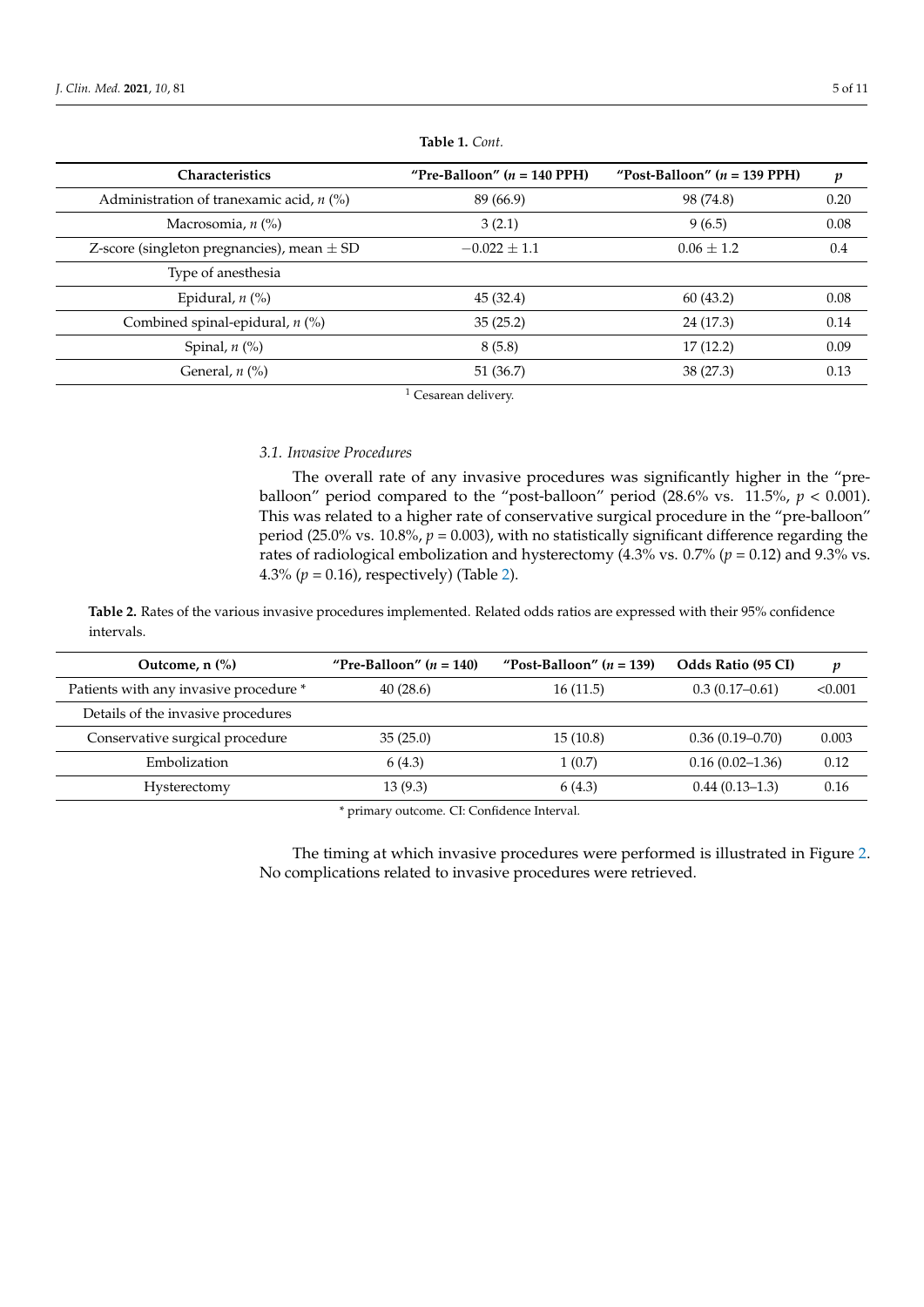<span id="page-5-0"></span>

**Figure 2.** Flow chart representing the timing (intraoperative/postoperative) at which each invasive procedure (CSP, E and/or H) was performed. CSP: conservative surgical procedure; H: hysterectomy; E: uterine artery embolization; IO: intraoperative; PO: postoperative. In one patient for each period, an invasive procedure was used intraoperatively and another one followed postoperatively (a dash line links both procedures). Of note, the detailed use of the intra-uterine tamponade balloon (IUTB) during the "post-balloon" period and its timing versus the invasive procedure is displayed in Figure 3. Figure [3.](#page-5-1) Figure 3.  $t_{\rm max}$  during the  $\sim$   $t_{\rm max}$  during the  $\mu$  post-balloon  $\mu$  period and its timing versus the invasive procedure is displayed in

<span id="page-5-1"></span>

**Figure 3.** Flow chart representing the timing (intraoperative/postoperative) at which each intra-uterine tamponade balloon was used (thus, solely during the "post-balloon" period). IUTB: intra-uterine tamponade balloon; CSP: conservative surgical procedure; IP: invasive procedure; E: uterine artery embolization; H: hysterectomy; IO: intraoperative; PO: postoperative.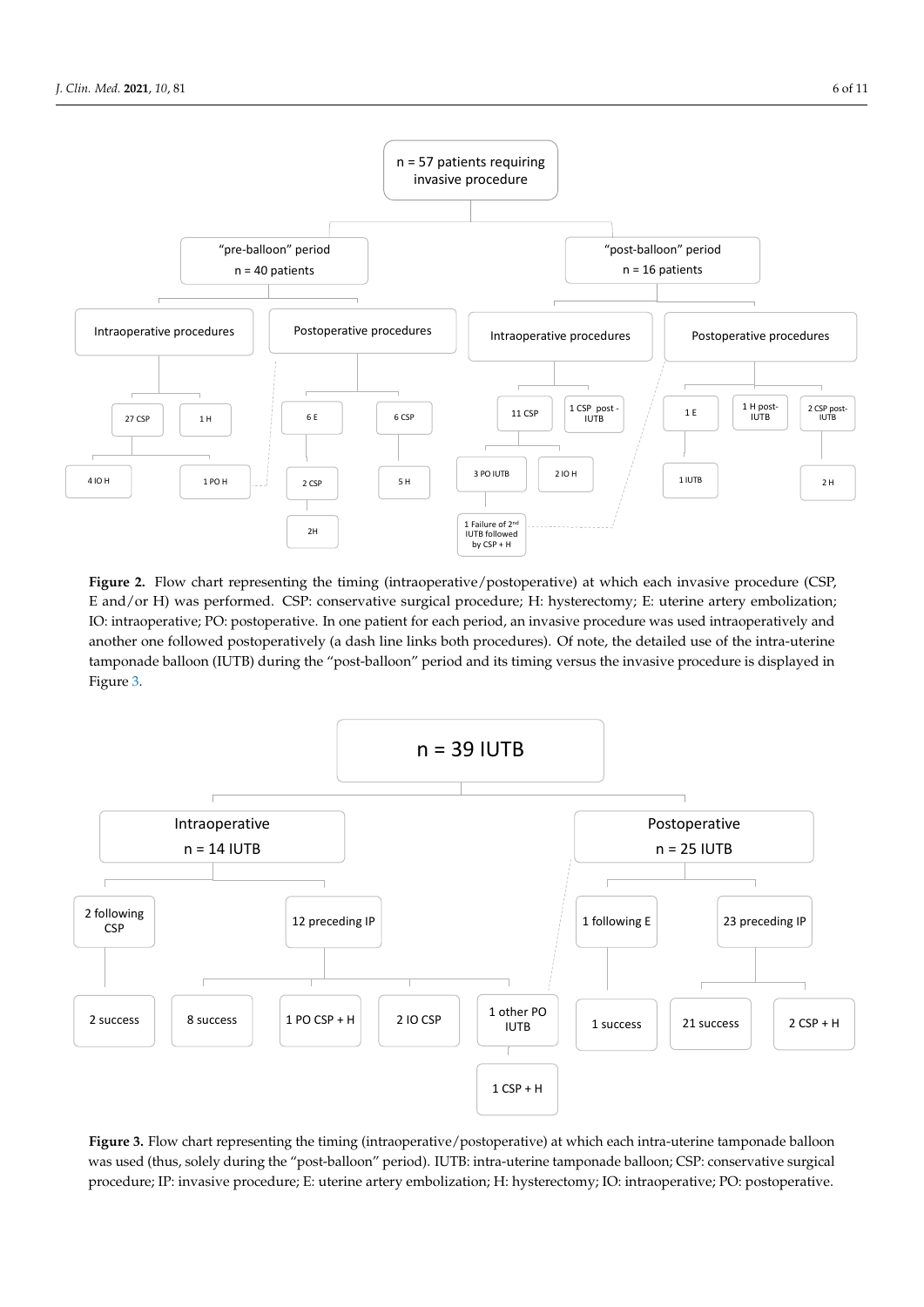# *3.2. Transfusion*

Overall transfusion rate was also higher prior to IUTB introduction (44.3% vs. 28.1%,  $p = 0.006$ ). Patients had significantly lower transfusion rates in the "post-balloon" period for RBC (OR = 0.45 (0.27–0.75), *p* = 0.002), FFP (OR = 0.38 (0.22–0.67), *p* < 0.001), CPU (OR = 0.35 (0.15–0.81), *p* = 0.02) and rFVIIa (OR = 0.15 (0.03–0.67), *p* = 0.006), but not for fibrinogen concentrates (OR =  $0.64$  (0.33–1.25),  $p = 0.25$ ). The amount of RBC, FFP, CPU and rFVIIa transfused were also lower (Table [3\)](#page-6-0).

<span id="page-6-0"></span>**Table 3.** Requirement rates of transfusion with details by blood product. Related odds ratios are expressed with their 95% confidence intervals.

| <b>Transfusion Outcomes</b>                        | "Pre-Balloon" $(n = 140)$ | "Post-Balloon" $(n = 139)$ | <b>Odds Ratio (95 CI)</b> | v       |
|----------------------------------------------------|---------------------------|----------------------------|---------------------------|---------|
| Overall transfusion rate, $n$ (%)                  | 62 (44.3)                 | 39(28.1)                   | $0.49(0.3-0.8)$           | 0.006   |
| Red blood cells units, $n$ (%)                     | 61 (43.6)                 | 36(25.9)                   | $0.45(0.27-0.75)$         | 0.002   |
| Fresh frozen plasma units, $n$ (%)                 | 51 (36.4)                 | 25(18.0)                   | $0.38(0.22 - 0.67)$       | < 0.001 |
| Concentrates of platelets units, $n$ (%)           | 21(15.0)                  | 8(5.8)                     | $0.35(0.15-0.81)$         | 0.02    |
| Fibrinogen concentrates, $n$ (%)                   | 26(18.6)                  | 17(12.8)                   | $0.64(0.33-1.25)$         | 0.25    |
| Recombinant activated factor VII (rFVIIa), $n$ (%) | 13(9.3)                   | 2(1.5)                     | $0.15(0.03 - 0.67)$       | 0.006   |

#### *3.3. Secondary Outcomes*

Post-partum sepsis incidence was similar between the two periods (7.5% vs. 8.5%,  $p = 0.82$ ), but women were more likely to be transferred to HDU (15.6% vs. 7.2%,  $p = 0.05$ ) during the "pre-balloon" period. The median (IQR) length of stay in HDU was similar between the two periods (2.0 days (1.0–3.0) vs. 2.5 days (1.25–3.75), *p* = 0.67). Nonetheless, the overall length of hospital stay was significantly higher in the "pre-balloon" period (7.0 days (6.0–9.0) vs. 6.0 days (5.0–7.0), *p* < 0.001). One maternal death was observed during the "pre-balloon" period (0.7% vs.  $0\%$ ,  $p = 1.0$ ).

### *3.4. IUTBs Characteristics*

There were 39 cases of IUTB insertion, and one patient received 2 IUTBs. A total of 14 IUTBs were used intraoperatively (36%) and 25 postoperatively (64%). In 35 cases, IUTBs were used prior to invasive procedures (Figure [3\)](#page-5-1).

The overall IUTB success rate was 82% (32 of 39 cases). Among 14 intraoperative insertions of IUTB, 10 (71%) were successful (2 of them made after conservative surgery procedures). Among 25 postoperative IUTB insertions, 22 (88%) were successful, while 3 were unsuccessful and were followed by hysterectomy. One successful insertion was performed after radiological embolization. All characteristics related to inflated volumes, duration of use, pain scores and analgesia provided are summarized in Table [4.](#page-7-0) No complications related to IUTB were retrieved.

**Table 4.** Detailed characteristics of all patients who benefited from IUTB. Success was defined as no other hemostatic interventions needed.

| <b>Characteristics</b>                               | $n = 39$ IUTB |
|------------------------------------------------------|---------------|
| Placental insertion abnormality, $n$ (%)             | 5(12.8)       |
| Intraoperative insertion, $n$ (%)                    | $14(36\%)$    |
| Balloon inflated volume in mL, mean $\pm$ SD         | $332 \pm 107$ |
| Duration of use in hours, mean $\pm$ SD              | $14.9 + 6.4$  |
| Maximum numeric pain score $(0-10)$ , median $(IQR)$ | $4.0(0-6)$    |
| Analgesia provided, $n$ (%)                          |               |
| Epidural                                             | 16(41.0)      |
| General anesthesia                                   | 7(17.9)       |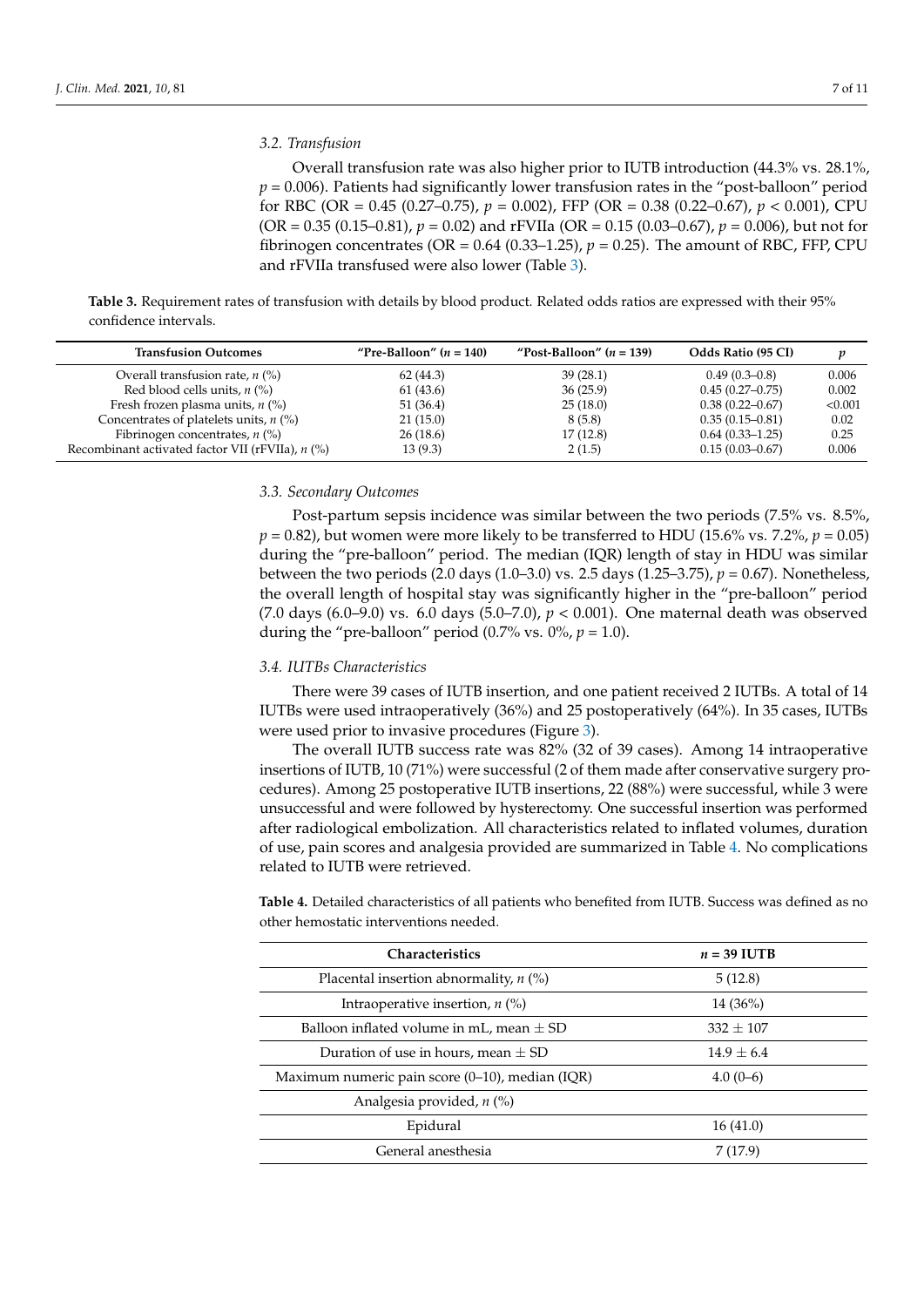<span id="page-7-0"></span>**Table 4.** *Cont.*

| <b>Characteristics</b>        | $n = 39$ IUTB |
|-------------------------------|---------------|
| Other analgesics              | 2(5.1)        |
| <b>None</b>                   | 3(7.7)        |
| Overall success rate, $n$ (%) | 32(82%)       |

#### *3.5. Sensitivity Analysis without Patients with Morbidly Adherent Placenta*

Among the 13 PPH cases (11 in the "pre-balloon" period and 2 in the "post-balloon" period, Table [1\)](#page-4-0) that occurred in women with placental invasion abnormalities, 9 required an invasive procedure in the "pre-balloon" period and 2 in the "post-balloon" period. None of these patients experienced IUTB insertion. Morbidly adherent placenta is known to be a PPH risk factor, and our group comparability highlighted a higher rate of patients with placenta accreta spectrum in the "pre-balloon" period (Table [1\)](#page-4-0). Thus, we performed a sensitivity analysis by removing these 13 patients and found no significant modifications in our results (Tables S1–S3, Supplementary files).

#### **4. Discussion**

This controlled before-and-after impact study showed a significant reduction in second-line invasive procedure rate (OR 0.3 (0.17-0.61)) after IUTB implementation for PPH management during cesarean delivery. This reduction involved mainly CSPs (25.0% vs. 10.8%, *p* = 0.003), which are the invasive surgical procedures most often used for intraoperative bleeding, but a similar trend was also observed for embolization and hysterectomies (Table [2\)](#page-4-1).

Currently, only a few studies have evaluated the efficacy of IUTB following cesarean delivery, and they have focused on placenta praevia [\[21–](#page-10-4)[24\]](#page-10-5). Thus, the literature on unselected population after cesarean delivery remains poor. In the two previous available impact studies that were positive on IUTB use [\[25](#page-10-6)[,26\]](#page-10-7), the vast majority of the PPH populations had delivered vaginally, whereas patients undergoing cesarean deliveries were solely a small subset with no conclusive effects. Two cohort studies have enrolled a significant number of patients with PPH receiving IUTB with a good success rate after both cesarean deliveries and vaginal deliveries [\[27,](#page-10-8)[28\]](#page-10-9). However, these studies were purely descriptive series, i.e., without a historical control group prior to IUTB implementation. Another study conducted by Lo et al. [\[29\]](#page-10-10) reported a significant reduction of compressive uterine suture and hysterectomy after IUTB implementation, but again, patients with cesarean delivery represented only a subgroup of the population studied. Barinov et al. [\[30\]](#page-10-11) also showed that IUTB could significantly reduce the number of hysterectomies after PPH occurring in a cesarean delivery setting. However, IUTB was not implemented alone; it was part of a combined strategy, which also included an early surgical hemostasis and thromboelastographic assessment of coagulation. More recently, Revert et al. [\[31\]](#page-10-12) have evaluated the impact of IUTB implementation in a large population by comparing two maternity unit networks, one using IUTB but not the other. After adjusting for confounding factors, they found in the network using IUTB a lower risk of invasive procedures among women who delivered vaginally, but not among women that had cesarean delivery [\[31\]](#page-10-12). Therefore, our study provides the strongest evidence to date for a significant reduction in invasive procedure requirements during PPH, following IUTB availability and use in the specific cesarean delivery setting. Differences between our results and those published by Revert et al. [\[31\]](#page-10-12) could be explained by maternity unit heterogeneity in the latter study, with variability in local protocols; these differences might also be partly related to heterogeneity in IUTB inserted (mix of Bakri and Belfort–Dildy balloons).

We found a global rate of IUTB success of 82% (32/39), which is in agreement with most of the previous literature [\[25](#page-10-6)[–27,](#page-10-8)[29\]](#page-10-10). In the "post-balloon" period, we used more intraoperative IUTB than intraoperative invasive procedures ( $n = 14$  vs. 12, Figure [2;](#page-5-0) Figure [3\)](#page-5-1) and 10 IUTB were successful, suggesting that they could often be a suitable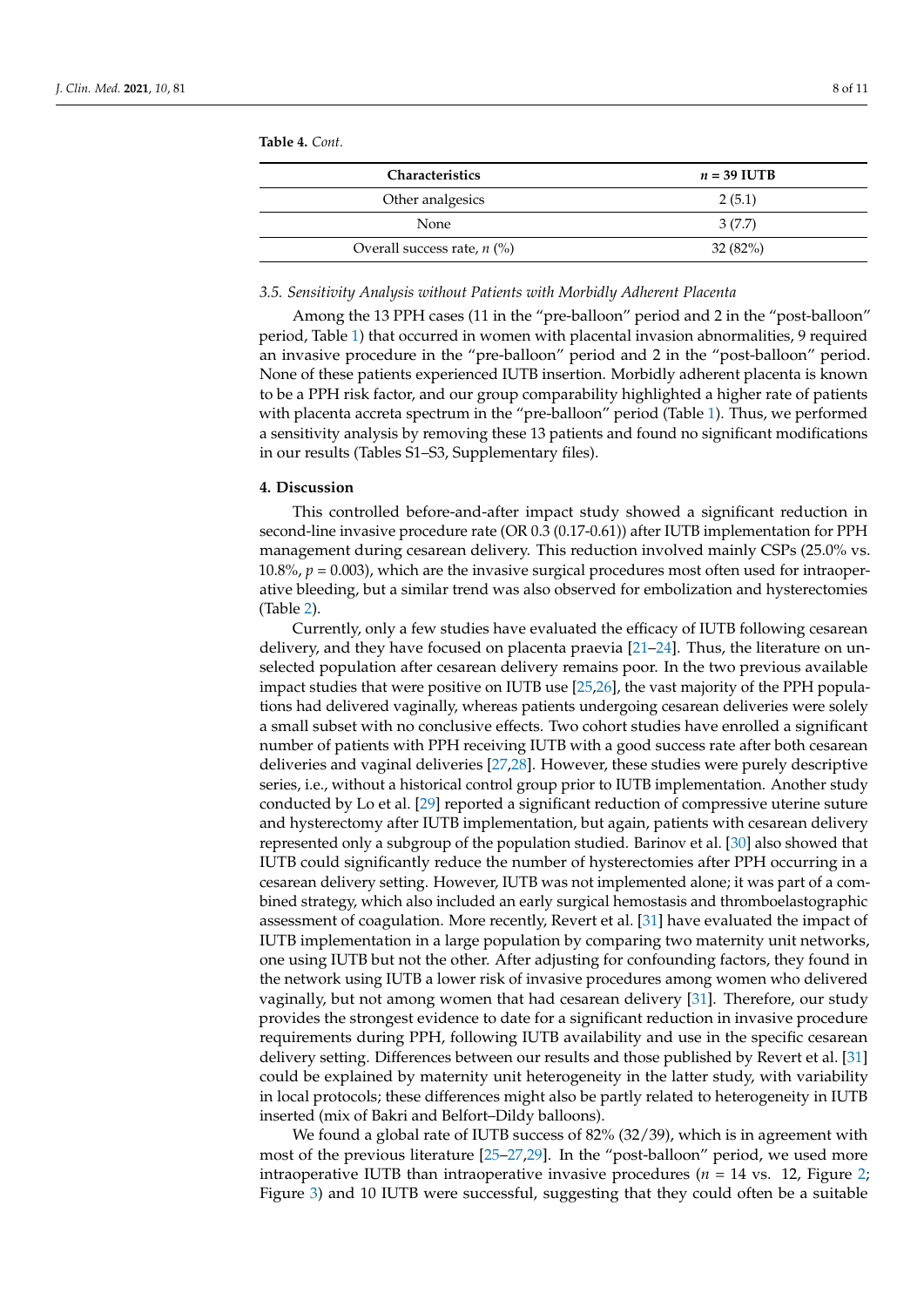alternative to invasive procedures intraoperatively. Along the same line, we also found that 22 out of 25 postoperative IUTB insertions were successful (Figure [3\)](#page-5-1), which similarly suggests the advantage of using IUTB postoperatively as a first option to avoid moving a potentially unstable patient back to the operating theater or to the radiology department for an invasive procedure.

More and more observational series also document that IUTB can be safely used in a cesarean delivery setting [\[21](#page-10-4)[,22,](#page-10-13)[24](#page-10-5)[,32\]](#page-10-14). However, although we also did not find any complications with IUTB, such devices must be used carefully, because some case reports have described IUTB migrations through the uterus [\[33](#page-10-15)[–35\]](#page-10-16). Thus, further studies are still needed to determine precise optimal timing and indication of IUTB insertion after cesarean delivery, as an alternative or as a supplement to invasive procedure.

An important strength of our impact study is related to the population characteristics between the two studied periods. Indeed, the incidence of PPH after cesarean delivery was similar in the controlled "pre-balloon" versus "post-balloon" periods (*p* = 0.43), and most of the women's characteristics were also comparable regarding PPH risk factors [\[3\]](#page-9-2). Differences in body mass index (BMI) (27.6 vs. 28.8) and gestational age (38.3 vs. 39.0 weeks), although statistically significant, do not appear to be clinically relevant and, if so, would tend to increase PPH incidence in the "post-balloon" period and thus to reinforce the study results. Discrepancies in number of patients with placenta accreta between the two periods are not due to a change in patients' recruitment, but rather to a change in management policy of placenta accreta. Indeed, in the meantime, we implemented new French [\[36\]](#page-10-17) and international PPH guidelines [\[37,](#page-10-18)[38\]](#page-10-19) that promoted in this placenta accreta setting either non-conservative surgery (cesarean hysterectomy) or conservative management (placenta left in situ) rather than attempting forced placenta removal [\[39\]](#page-10-20) as formerly. Furthermore, most of these patients in the "post-balloon" period did not meet our PPH inclusion criteria that involved the use of sulprostone, because this potent uterotonic is not recommended when the adherent placenta is left in situ or when cesarean hysterectomy is planned at once. Another strength of this study is to provide information on the timing of IUTB use, and thus to show that its efficacy appears high in both the intraoperative and postoperative periods.

Our study also has some limitations. First, in "before-and-after" impact studies, changes in routine practices can occur and produce biases, such as dropout threat, maturation threat, testing threat and history threat. However, apart from the implementation of IUTB, no modifications in our PPH protocol occurred except for the 13 patients with placenta accreta, and a sensitivity analysis excluding these patients did not change our results. Even if randomized controlled trials are desirable to formally establish a causal link, impact studies are also very useful in providing detailed information on a new intervention in a real-life setting.

Another limitation could be the absence of blood loss assessment or calculation. Formulae may be used [\[40](#page-10-21)[,41\]](#page-10-22), but only for patients without major modification of plasma volume (which pregnant women have). Postoperative hemoglobin concentration [\[25\]](#page-10-6) (especially after RBC transfusion), estimated visual blood loss [\[28\]](#page-10-9) or even blood loss measurements (with risk of amniotic fluid contamination) may also be poorly reliable, particularly in retrospective studies. The significant reduction in transfusion requirements we documented likely reflects better the severity and the economic impact of PPH.

The timing of IUTB insertion was left to the discretion of the obstetrician. This attitude could be responsible for a moderate inter-operator variation in IUTB use, although PPH management protocols in our maternity unit tend to promote homogeneous obstetric attitudes.

Lastly, even if this series ( $n = 279$ ) remains the larger available today in cesarean delivery setting, the monocentric design may limit its external validity.

#### **5. Conclusions**

In conclusion, the implementation of IUTB in our PPH protocol for cesarean delivery was associated with a drastic drop in second-line invasive procedures. Our results support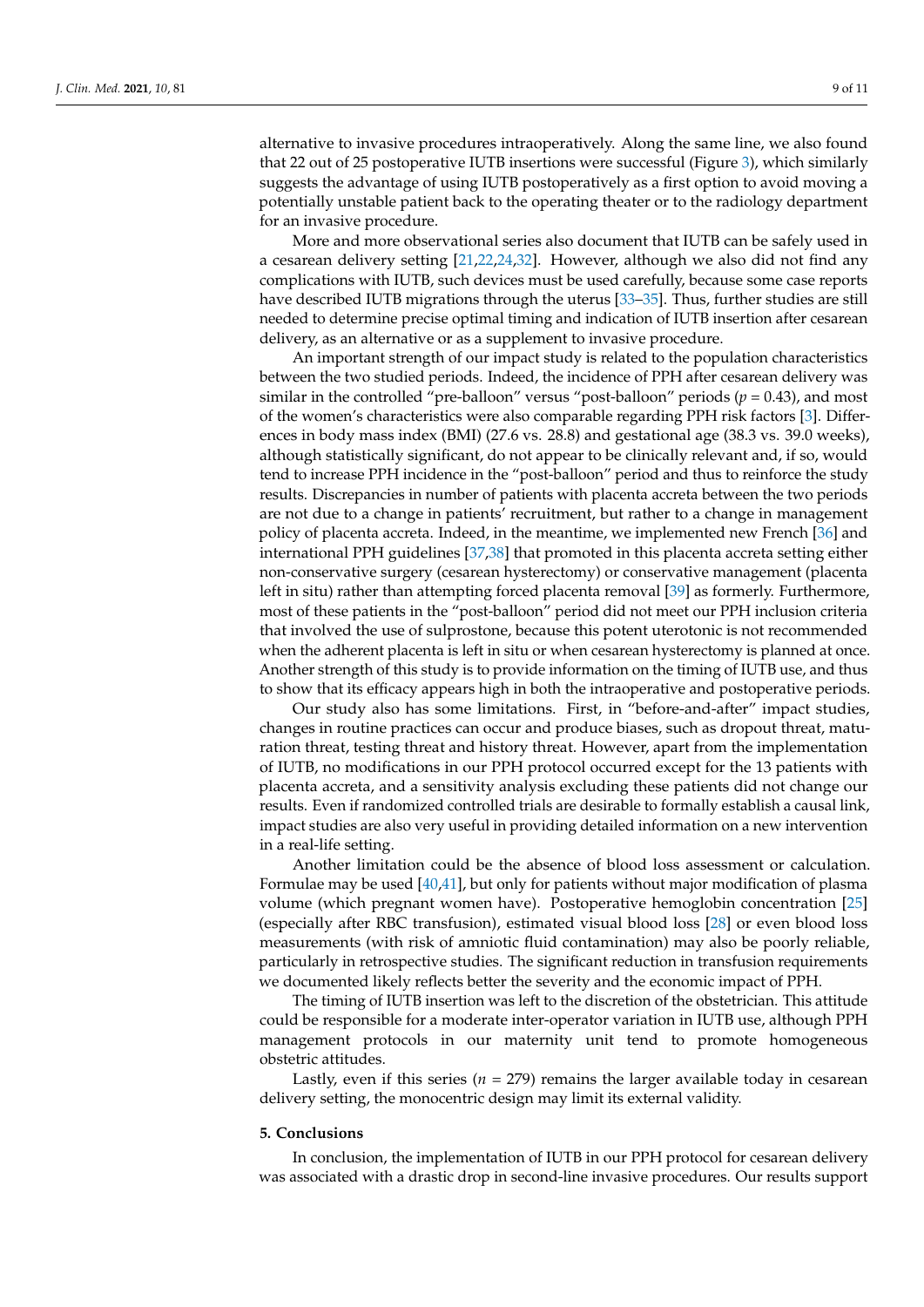the effective and safe use of this device to prevent potential morbidity associated with radiological embolization, artery ligations and/or emergency hysterectomy.

**Supplementary Materials:** The following are available online at [https://www.mdpi.com/2077-038](https://www.mdpi.com/2077-0383/10/1/81/s1) [3/10/1/81/s1,](https://www.mdpi.com/2077-0383/10/1/81/s1) Table S1: Detailed characteristics of patients without placenta accreta spectrum (13 patients overall excluded: 11 in the "pre-balloon" period, 2 in the "post-balloon" period), Table S2: Rates of the various invasive procedures implemented (when 13 patients with placenta accreta spectrum were excluded: 11 in the "pre-balloon" period, 2 in the "post-balloon" period, Table S3: Requirement rates of transfusion with details by blood product (when 13 patients with placenta accreta spectrum were excluded: 11 in the "pre-balloon" period, 2 in the "post-balloon" period).

**Author Contributions:** Conceptualization, all authors; Methodology, M.S., D.S., A.L.G. and F.J.M.; Software, M.S.; Validation, M.S., A.J.V., D.S. and A.L.G.; Formal analysis, M.S.; Investigation, M.S., A.J.V., D.S. and A.L.G.; Resources, M.S., A.J.V., X.D., A.B., A.L.G. and F.J.M.; Data curation, M.S.; Writing—original draft preparation, M.S. and A.J.V.; Writing—review and editing, all authors; Visualization, all authors; Supervision, F.J.M.; Project administration, M.S. and F.J.M.; Funding acquisition, M.S. and F.J.M. All authors have read and agreed to the published version of the manuscript.

**Funding:** The authors have received a grant from the CARO (Club des Anesthésistes Réanimateurs en Obstétrique, Session CARO-SFAR, 2018).

**Institutional Review Board Statement:** The Ethical Committee of the French Society of Anesthesia and Intensive Care (IRB number 00010254-2018-072).

**Informed Consent Statement:** Patient consent was waived due to non-interventional retrospective impact study design.

**Data Availability Statement:** The data presented in this study are available on request from the corresponding author. The data are not publicly available due to privacy protection.

**Conflicts of Interest:** The authors declare no conflict of interest.

# **References**

- <span id="page-9-0"></span>1. Say, L.; Chou, D.; Gemmill, A.; Tunçalp, Ö.; Moller, A.-B.; Daniels, J.; Gülmezoglu, A.M.; Temmerman, M.; Alkema, L. Global causes of maternal death: A WHO systematic analysis. *Lancet Glob. Health* **2014**, *2*, e323–e333. [\[CrossRef\]](http://dx.doi.org/10.1016/S2214-109X(14)70227-X)
- <span id="page-9-1"></span>2. Bateman, B.T.; Berman, M.F.; Riley, L.E.; Leffert, L.R. The epidemiology of postpartum hemorrhage in a large, nationwide sample of deliveries. *Anesth. Analg.* **2010**, *110*, 1368–1373. [\[CrossRef\]](http://dx.doi.org/10.1213/ANE.0b013e3181d74898) [\[PubMed\]](http://www.ncbi.nlm.nih.gov/pubmed/20237047)
- <span id="page-9-2"></span>3. Kramer, M.S.; Berg, C.; Abenhaim, H.; Dahhou, M.; Rouleau, J.; Mehrabadi, A.; Joseph, K.S. Incidence, risk factors, and temporal trends in severe postpartum hemorrhage. *Am. J. Obstet. Gynecol.* **2013**, *209*, 449.e1–449.e7. [\[CrossRef\]](http://dx.doi.org/10.1016/j.ajog.2013.07.007) [\[PubMed\]](http://www.ncbi.nlm.nih.gov/pubmed/23871950)
- <span id="page-9-3"></span>4. O'Leary, J.L.; O'Leary, J.A. Uterine artery ligation for control of postcesarean section hemorrhage. *Obstet. Gynecol.* **1974**, *43*, 849–853. [\[CrossRef\]](http://dx.doi.org/10.1097/00006254-197411000-00010)
- <span id="page-9-4"></span>5. Sack, R.A. Bilateral internal iliac (hypogastric) artery ligation to control obstetric and gynecologic hemorrhage. A ten-year review at the community hospital level. *Am. J. Obstet. Gynecol.* **1973**, *116*, 493–497. [\[CrossRef\]](http://dx.doi.org/10.1016/0002-9378(73)90905-8)
- <span id="page-9-5"></span>6. Cho, J.Y.; Kim, S.J.; Cha, K.Y.; Kay, C.W.; Kim, M.I.; Cha, K.S. Interrupted circular suture: Bleeding control during cesarean delivery in placenta previa accreta. *Obstet. Gynecol.* **1991**, *78*, 876–879.
- <span id="page-9-6"></span>7. B-Lynch, C.; Coker, A.; Lawal, A.H.; Abu, J.; Cowen, M.J. The B-Lynch surgical technique for the control of massive postpartum haemorrhage: An alternative to hysterectomy? Five cases reported. *Br. J. Obstet. Gynaecol.* **1997**, *104*, 372–375. [\[CrossRef\]](http://dx.doi.org/10.1111/j.1471-0528.1997.tb11471.x)
- <span id="page-9-7"></span>8. Lédée, N.; Ville, Y.; Musset, D.; Mercier, F.; Frydman, R.; Fernandez, H. Management in intractable obstetric haemorrhage: An audit study on 61 cases. *Eur. J. Obstet. Gynecol. Reprod. Biol.* **2001**, *94*, 189–196. [\[CrossRef\]](http://dx.doi.org/10.1016/S0301-2115(00)00349-3)
- <span id="page-9-8"></span>9. Gizzo, S.; Saccardi, C.; Patrelli, T.S.; Di Gangi, S.; Breda, E.; Fagherazzi, S.; Noventa, M.; D'Antona, D.; Nardelli, G.B. Fertility rate and subsequent pregnancy outcomes after conservative surgical techniques in postpartum hemorrhage: 15 years of literature. *Fertil. Steril.* **2013**, *99*, 2097–2107. [\[CrossRef\]](http://dx.doi.org/10.1016/j.fertnstert.2013.02.013)
- 10. Hardeman, S.; Decroisette, E.; Marin, B.; Vincelot, A.; Aubard, Y.; Pouquet, M.; Maubon, A. Fertility after embolization of the uterine arteries to treat obstetrical hemorrhage: A review of 53 cases. *Fertil. Steril.* **2010**, *94*, 2574–2579. [\[CrossRef\]](http://dx.doi.org/10.1016/j.fertnstert.2010.02.052)
- <span id="page-9-9"></span>11. Zwart, J.J.; Dijk, P.D.; van Roosmalen, J. Peripartum hysterectomy and arterial embolization for major obstetric hemorrhage: A 2-year nationwide cohort study in the Netherlands. *Am. J. Obstet. Gynecol.* **2010**, *202*, 150.e1–150.e7. [\[CrossRef\]](http://dx.doi.org/10.1016/j.ajog.2009.09.003) [\[PubMed\]](http://www.ncbi.nlm.nih.gov/pubmed/19922900)
- <span id="page-9-10"></span>12. Katesmark, M.; Brown, R.; Raju, K.S. Successful use of a Sengstaken-Blakemore tube to control massive postpartum haemorrhage. *Br. J. Obstet. Gynaecol.* **1994**, *101*, 259–260. [\[CrossRef\]](http://dx.doi.org/10.1111/j.1471-0528.1994.tb13124.x) [\[PubMed\]](http://www.ncbi.nlm.nih.gov/pubmed/8193105)
- <span id="page-9-11"></span>13. Doumouchtsis, S.K.; Papageorghiou, A.T.; Vernier, C.; Arulkumaran, S. Management of postpartum hemorrhage by uterine balloon tamponade: Prospective evaluation of effectiveness. *Acta Obstet. Gynecol. Scand.* **2008**, *87*, 849–855. [\[CrossRef\]](http://dx.doi.org/10.1080/00016340802179822) [\[PubMed\]](http://www.ncbi.nlm.nih.gov/pubmed/18704777)
- <span id="page-9-12"></span>14. Bakri, Y.N.; Amri, A.; Abdul Jabbar, F. Tamponade-balloon for obstetrical bleeding. *Int. J. Gynaecol. Obstet.* **2001**, *74*, 139–142. [\[CrossRef\]](http://dx.doi.org/10.1016/S0020-7292(01)00395-2)